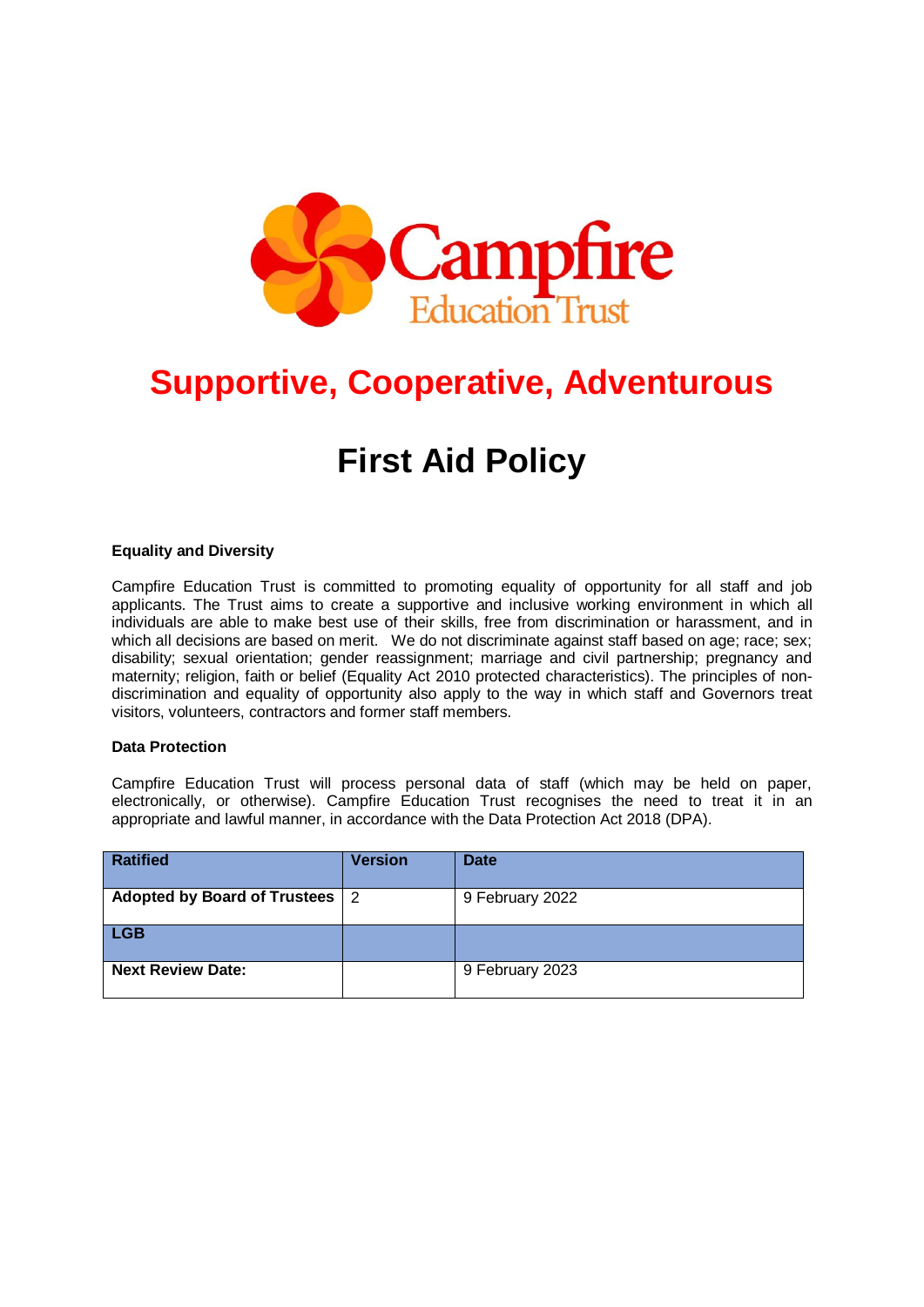#### Introduction

Because of our concern for the wellbeing of others who are involved in our trust community, Campfire Education Trust (CET) is committed to the provision of adequate first aid for all students, staff and, where reasonably possible, for visitors as well. Our aim is to provide professional and appropriate first aid and to secure 'secondary' aid when necessary, as quickly as possible. We seek always to treat a casualty, relatives and others involved in an incident with care, compassion and courtesy.

#### General Policies

CET will ensure that:

- 1. a sufficient number of staff (so that a qualified first aider is on site for the duration of each school day) are adequately qualified in first aid and therefore able to provide treatment in a professional manner.
- 2. 'duty first aiders', with the lead responsibility for provision of first aid, are identified.
- 3. first aiders regularly review their first aid skills, including refresher training courses.
- 4. first aid information is readily available and that all users of each school know how to call for help.
- 5. first aid kits for minor injuries are available for use throughout each school by all staff and that they are regularly maintained.
- 6. first aid 'accident books' are readily available and that recorded incident forms are kept on file.

#### First Aid Procedures

- 1. Once informed of an incident the duty first aider will go to the casualty(ies) without delay and provide emergency care.
- 2. Secondary aid will then be sought if necessary.
- 3. If secondary aid is sought a parent/carer (or other appropriate adult) will be informed immediately.
- 4. If an appropriate adult cannot accompany a casualty to hospital a member of staff will accompany them if this is deemed appropriate.
- 5. All appropriate precautions will be taken by the support staff when cleaning up after an incident involving blood, vomit, etc. Ensure gloves are worn and use detergents to disinfect the area.
- 6. The first aider who handles an incident (together with witnesses) will record what happened in an 'accident book', which can be found in the medical room. Maintaining records of accidents is a statutory obligation.
- 7. Where there is a head injury a letter indicating what happened and what symptoms parents/carers should watch for will be sent home. Head bumps will be recorded in the first aid book as with all other accidents, and were deemed necessary a text is sent to parents. If necessary, then a call is made to parents informing them of the head bump injury and for them to collect their child.
- 8. An ambulance will be called in the event that we feel doubt about our ability to treat an injury.

In the event of a pupil feeling unwell during a lesson, they should be sent to the Headteacher or school administrator. The student may be permitted to rest in the designated area. Where this occurs, the parent/carer will be notified.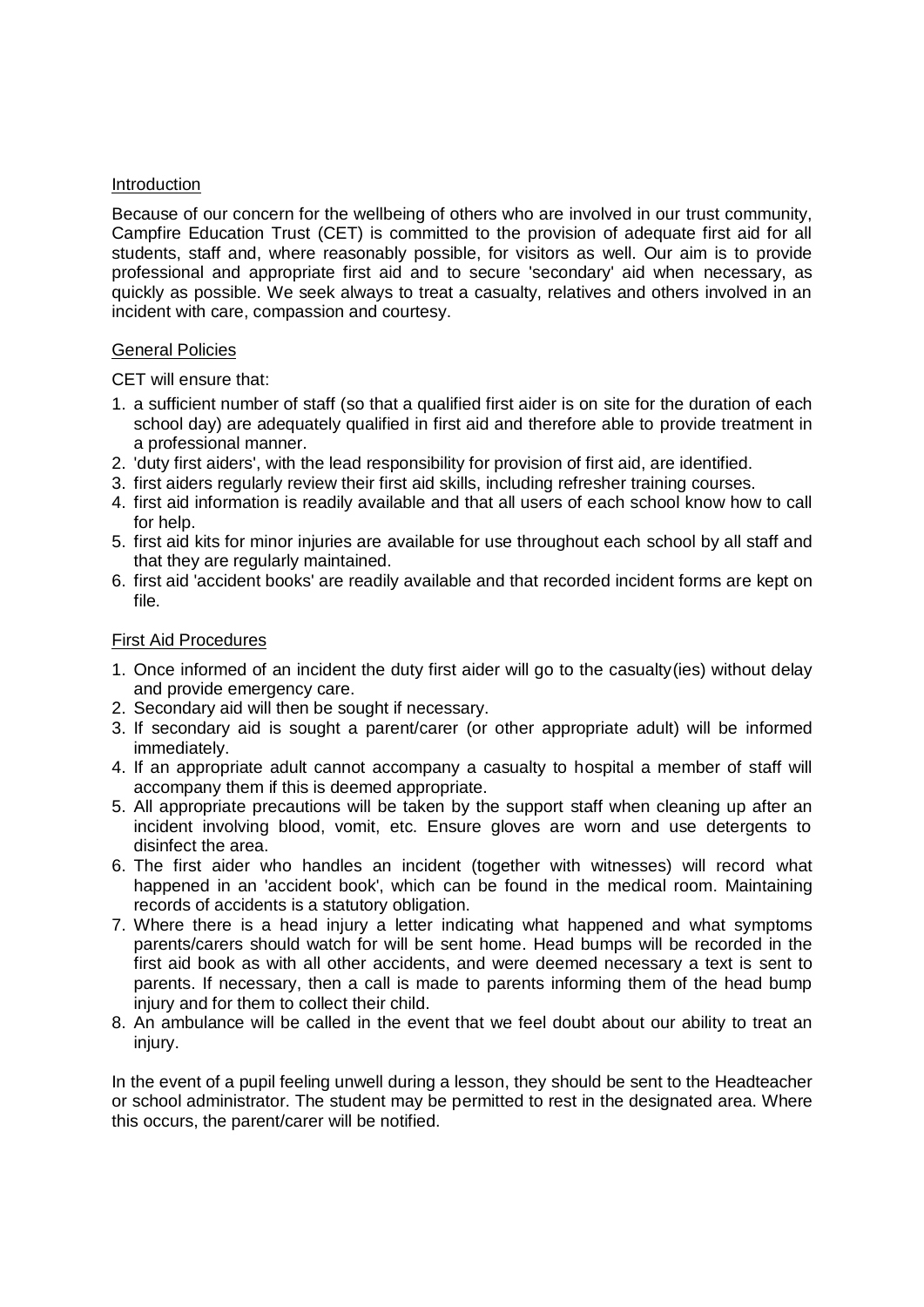#### **Contacting emergency services**

**Request an ambulance - dial 999, ask for an ambulance and be ready with the information below.**

#### **Speak clearly and slowly and be ready to repeat information if asked.**

- 1. your telephone number
- 2. your name
- 3. your location as follows [insert school/setting address]
- 4. state what the postcode is please note that postcodes for satellite navigation systems may differ from the postal code
- 5. provide the exact location of the patient within the school setting
- 6. provide the name of the child, their age, and a brief description of their symptoms
- 7. inform Ambulance Control of the best entrance to use and state that the crew will be met and taken to the patient
- 8. put a completed copy of this form by the phone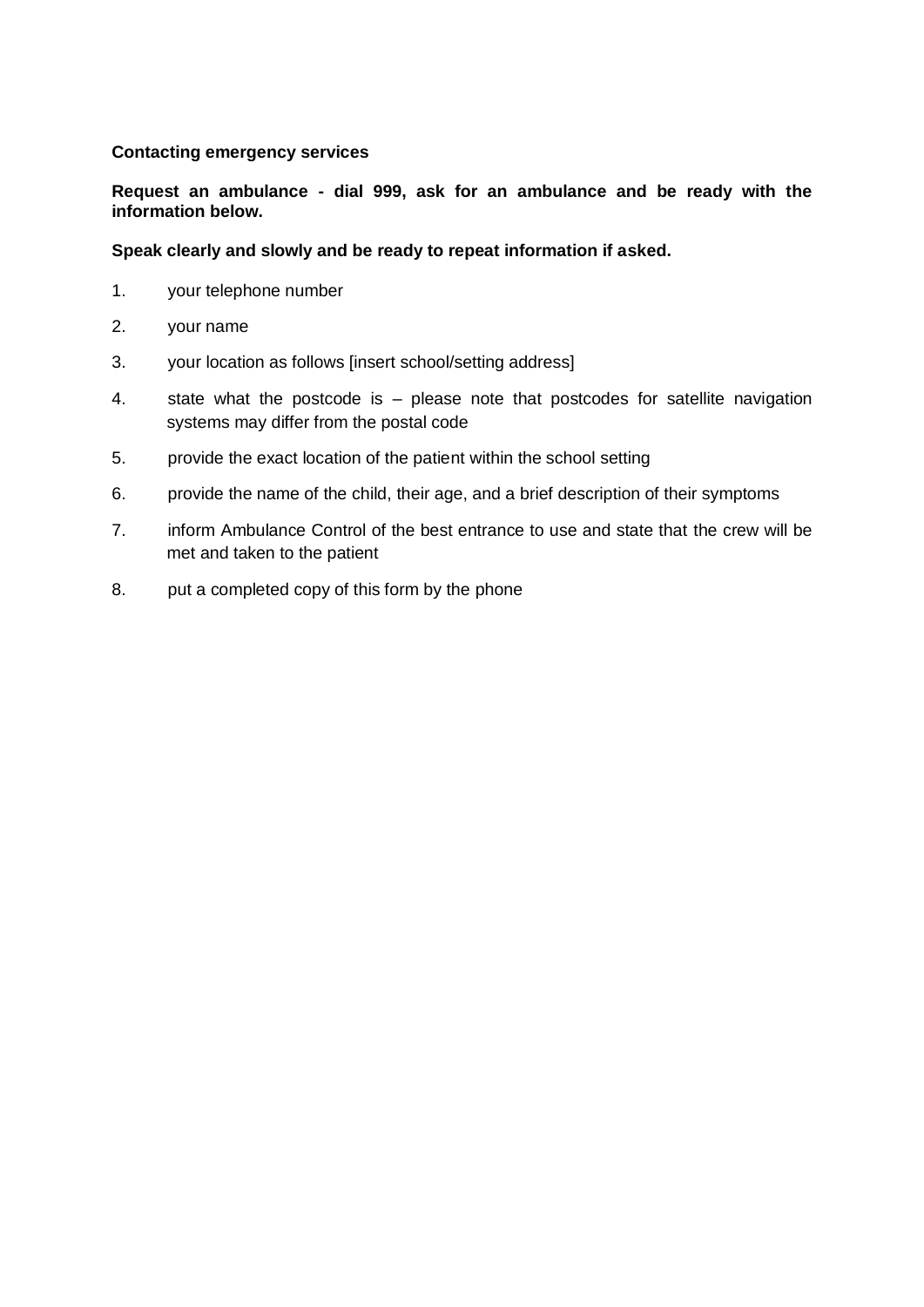## **Template K: parent consent form – use of emergency salbutamol inhaler**

………………………………………………………………. *(insert school name)*

### **Child showing symptoms of asthma / having asthma attack**

1. I can confirm that my child has been diagnosed with asthma / has been prescribed an inhaler *(delete as appropriate)*.

2. My child has a working, in-date inhaler, clearly labelled with their name, which they will bring with them to school every day.

3. In the event of my child displaying symptoms of asthma, and if their inhaler is not available or is unusable, I consent for my child to receive salbutamol from an emergency inhaler held by the school for such emergencies.

| Parent's address and contact details: |
|---------------------------------------|
|                                       |
|                                       |
|                                       |
|                                       |
|                                       |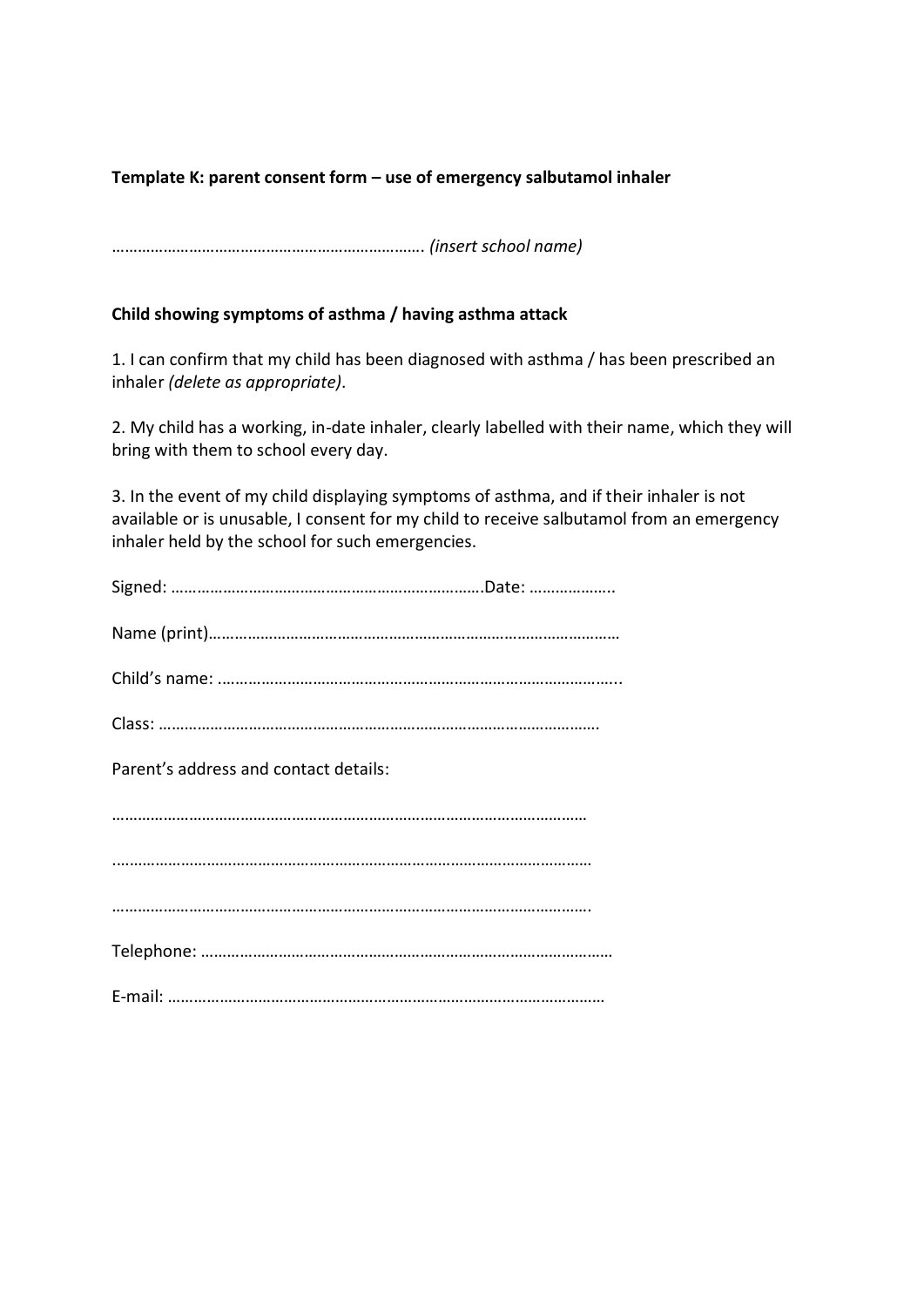## **Template L: letter to inform parents of emergency salbutamol inhaler use**

Child's name: …………………………………………………………………………………

Class: …………………………… Date: ……………………………………………

Dear…………………………………………….,

This letter is to formally notify you that………………………………….has had problems with their breathing today.

This happened when………………………………………………………………………..

A member of staff helped them to use their asthma inhaler.

They did not have their own asthma inhaler with them, so a member of staff helped them to use the emergency asthma inhaler containing salbutamol. They were given ……… puffs. Their own asthma inhaler was not working, so a member of staff helped them to use the emergency asthma inhaler containing salbutamol. They were given ……… puffs.

Although they soon felt better, we would strongly advise that you have your seen by your own doctor as soon as possible.

Yours sincerely,

Headteacher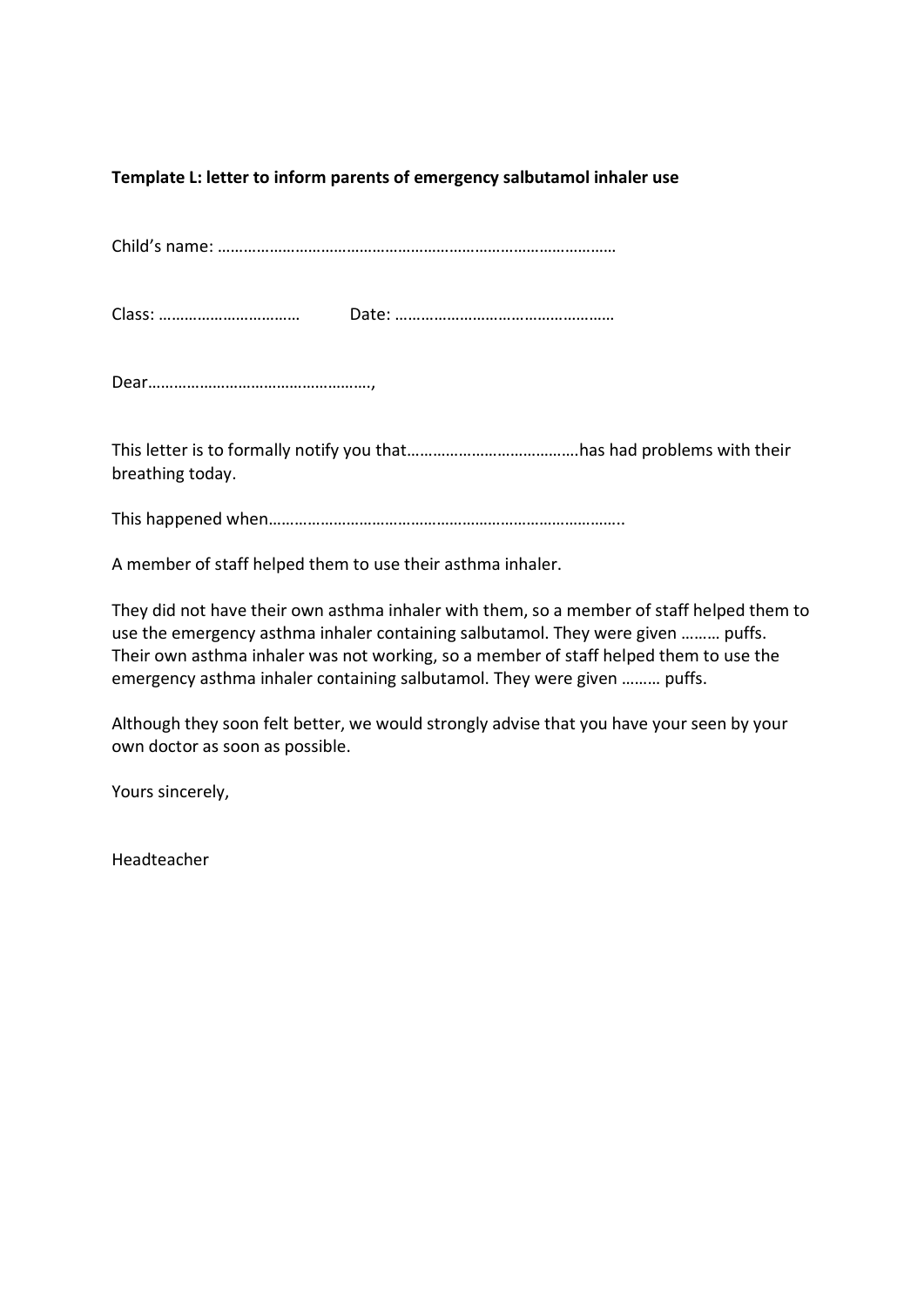**Template M: parent consent form – use of emergency Auto Adrenaline Injector (AAI)** 

………………………………………………………………. *(insert school name)*

### **Child showing symptoms of anaphylaxis**

1. I can confirm that my child has been prescribed an AAI / has not been prescribed an AAI but has a medical plan confirming they are at risk of anaphylaxis *(delete as appropriate)*. Such a plan is available from the British Society for Allergy and Clinical Immunology (BSACI)

2. My child has 2 working, in-date AAI's, which they will bring with them to school every day. (As recommended by the Medicines and Healthcare Products Regulatory Agency (MHRA)

4. In the event of my child displaying symptoms of anaphylaxis, and if their AAI is not available or is unusable, I consent for my child to given the emergency AAI held by the school for such emergencies.

| Parent's address and contact details: |  |
|---------------------------------------|--|
|                                       |  |
|                                       |  |
|                                       |  |
|                                       |  |
|                                       |  |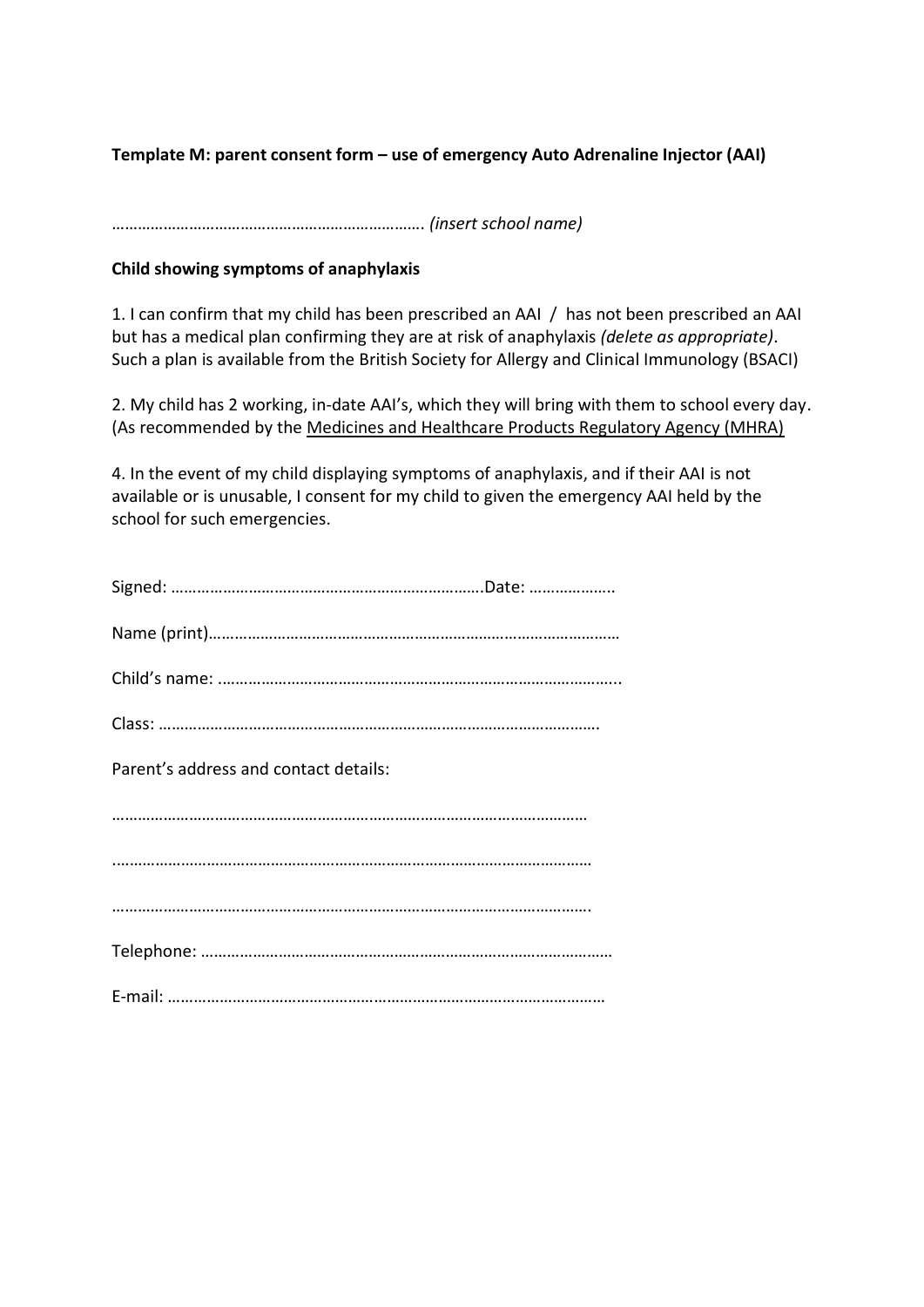#### **Template N: letter to inform parents of emergency AAI use**

Child's name: …………………………………………………………………………………

Class: …………………………… Date: ……………………………………………

This letter is to formally notify you that………………………………….has been given the schools emergency AAI today.

Their reaction took place in the *(Delete as appropriate)* PE lesson/ playground/ dining room/ other (please name area)……………………………………………………. at (time) ………………………………………………

They did not have their own AAI with them, so a member of staff (state who) ………………….……… administered the emergency AAI. They were given (number) …………………….…… injections of AAI.

Their own AAI was not working, so a member of staff (state who) …………………….. administered the emergency AAI. They were given (number) ……….…………………. injections of AAI.

Paramedics advised staff to administer the emergency AAI, so a member of staff (state who) ………………………gave them the emergency AAI. They were given (number)………………………… injections of AAI.

The paramedics were called at (time)....................

Yours sincerely,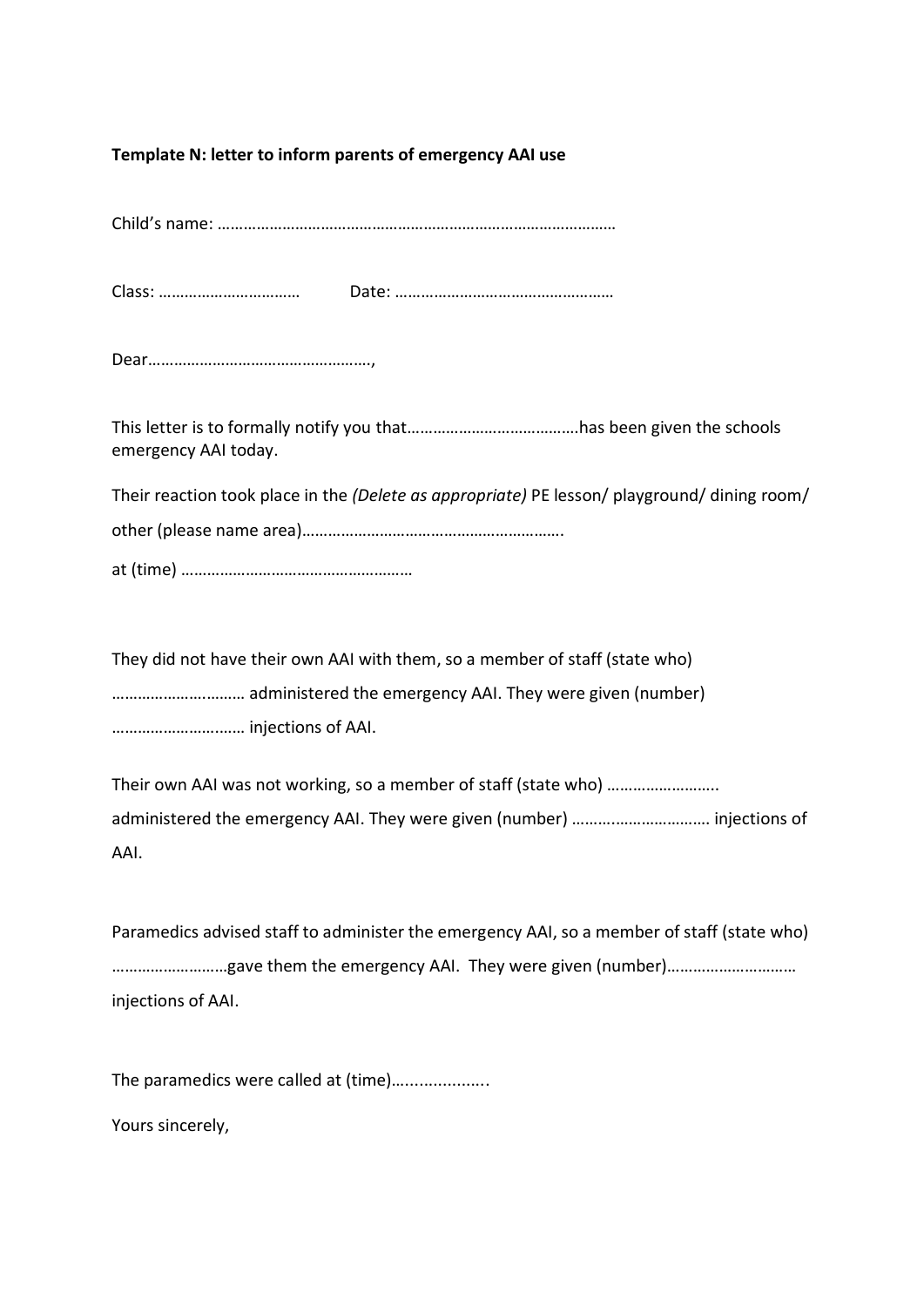## **Template O: witnessing a seizure (use this table to help record your observations)**

ľ

| <b>Before the Seizure</b>             |                                                                                 |                          |          |                               |  |                           |  |              |  |
|---------------------------------------|---------------------------------------------------------------------------------|--------------------------|----------|-------------------------------|--|---------------------------|--|--------------|--|
| <b>Location</b>                       | Classroom                                                                       | Playground               |          | Sports Hall                   |  | Dining Area               |  | Other        |  |
| <b>Precipitating Factors</b>          | None                                                                            | Anxious                  |          | Stressed                      |  | Tired                     |  | Other        |  |
| <b>Preceding</b><br>symptoms/feelings | Irritable                                                                       | Impulsive                |          | Nauseous                      |  | Strange<br>Sensations     |  | Other        |  |
| <b>Position at onset</b>              | Sitting                                                                         | Standing                 |          | Lying                         |  | Other                     |  |              |  |
| <b>During the Seizure</b>             |                                                                                 |                          |          |                               |  |                           |  |              |  |
| Time at onset                         |                                                                                 |                          |          |                               |  |                           |  |              |  |
| Did the child fall?                   | Yes/No                                                                          | Forwards/Backwards       |          | Description                   |  |                           |  |              |  |
| <b>Breathing</b>                      | Rapid                                                                           | Shallow                  |          | Deep                          |  | Laboured                  |  |              |  |
| Colour                                | Note any changes in skin tone, particularly around the mouth and<br>extremities |                          |          |                               |  |                           |  |              |  |
| <b>Movements</b>                      | Describe any movement of:                                                       |                          |          |                               |  |                           |  |              |  |
|                                       | Head                                                                            |                          |          |                               |  |                           |  |              |  |
|                                       | Arms                                                                            |                          |          |                               |  |                           |  |              |  |
|                                       | Legs                                                                            |                          |          |                               |  |                           |  |              |  |
|                                       | Eyes                                                                            | Deviated to the<br>left? |          | Deviate<br>d to the<br>Right? |  | <b>Pupils</b><br>dilated? |  | Comment      |  |
| Level of awareness/<br>responsiveness | Fully<br>aware                                                                  | Reduced<br>awareness     | to voice | Responsive                    |  | Responsive<br>to touch    |  | No responses |  |
| Any injury?                           | Tongue                                                                          | Limbs                    |          | Head                          |  | Other                     |  |              |  |
| Incontinence                          | Urinary: Yes/No<br>Faecal: Yes/No                                               |                          |          |                               |  |                           |  |              |  |
| Time at end of seizure                | Duration of<br>Seizure                                                          |                          |          |                               |  |                           |  |              |  |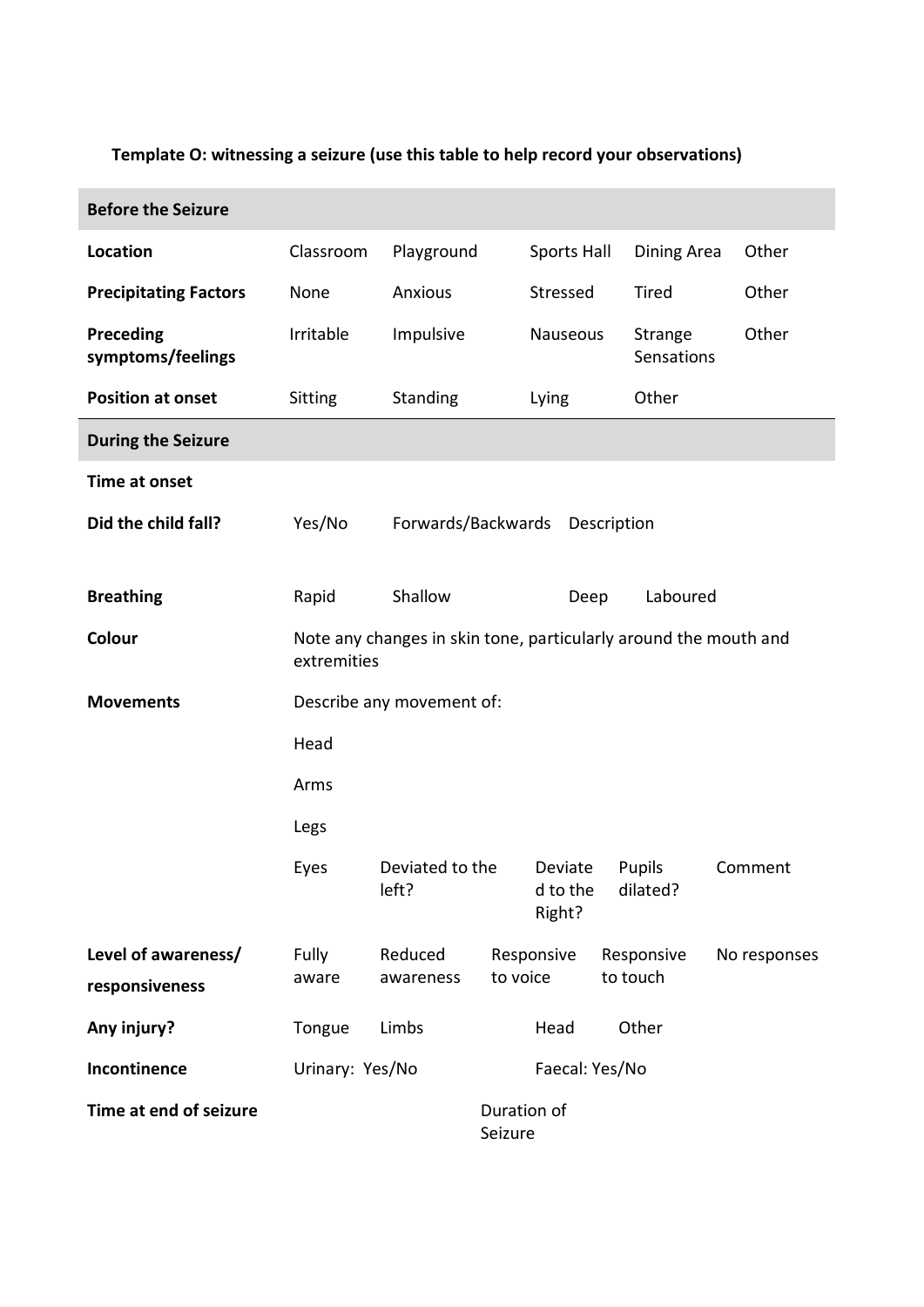#### Action Taken

| After the seizure (briefly describe each of the following) |             |       |             |           |  |
|------------------------------------------------------------|-------------|-------|-------------|-----------|--|
| Level of alertness:                                        |             |       |             |           |  |
| Immediately following seizure:                             |             |       |             |           |  |
| 5 minutes after seizure:                                   |             |       |             |           |  |
| Maintenance of alertness                                   |             |       |             |           |  |
| Confusion                                                  |             |       |             |           |  |
| Muscle weakness                                            |             |       |             |           |  |
| Duration of event                                          |             |       |             |           |  |
| Total recovery time                                        |             |       |             |           |  |
| Treatment given                                            | Medication: | Dose: | Time given: | Response: |  |
| Parents informed                                           |             |       |             |           |  |
| Signed                                                     |             |       |             |           |  |
| <b>Print Name</b>                                          |             |       |             |           |  |
| Date                                                       |             | Time  |             |           |  |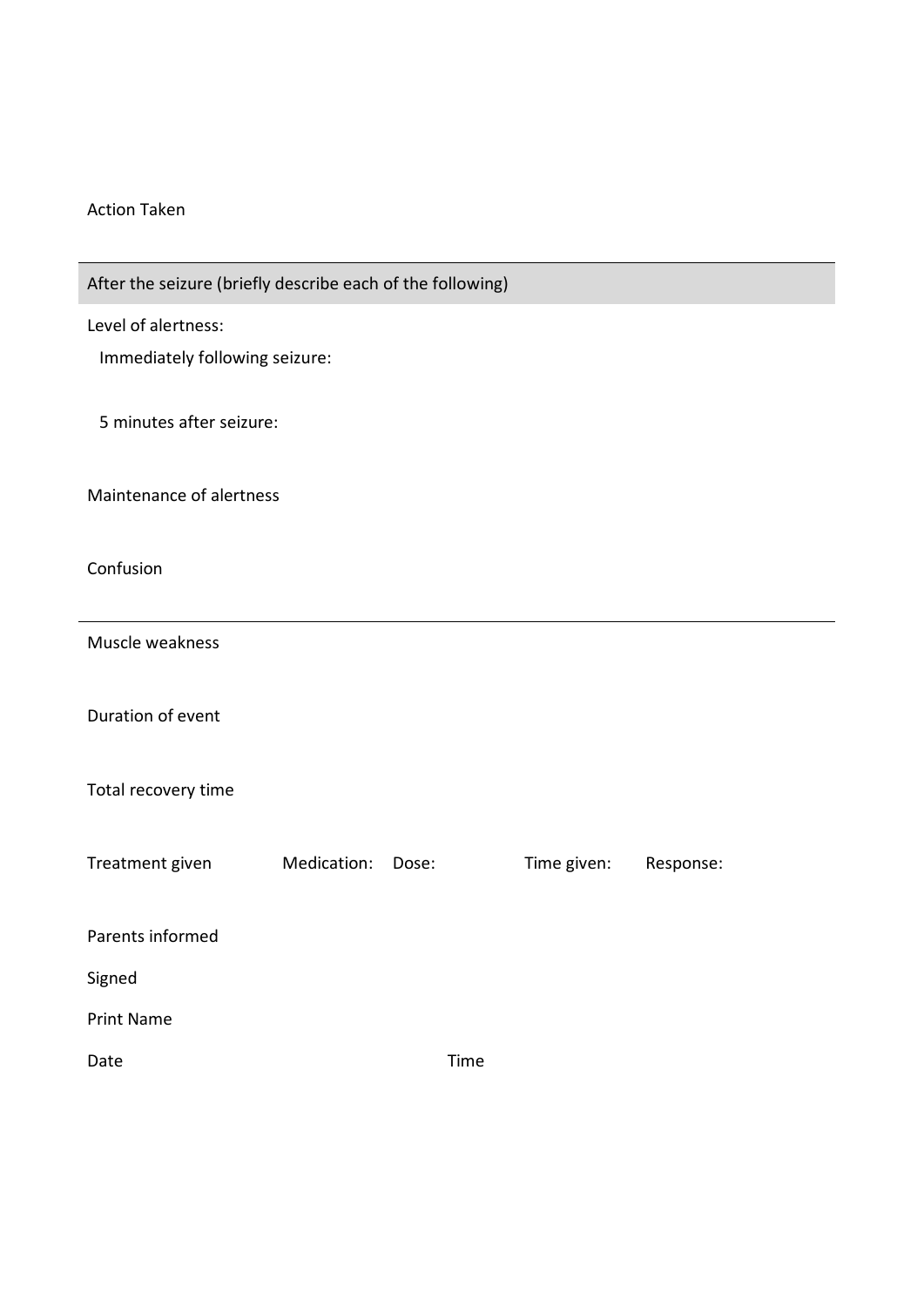**Template P: how to recognise an asthma attack**

# **HOW TO RECOGNISE AN ASTHMA ATTACK**

#### **The signs of an asthma attack are**

- Persistent cough (when at rest)
- A wheezing sound coming from the chest (when at rest)
- Difficulty breathing (the child could be breathing fast and with effort, using all accessory muscles in the upper body)
- Nasal flaring
- Unable to talk or complete sentences. Some children will go very quiet.
- May try to tell you that their chest 'feels tight' (younger children may express this as tummy ache)

# **CALL AN AMBULANCE IMMEDIATELY AND COMMENCE THE ASTHMA ATTACK PROCEDURE WITHOUT DELAY IF THE CHILD**

- Has a blue/white tinge around lips
- Is going blue
- Has collapsed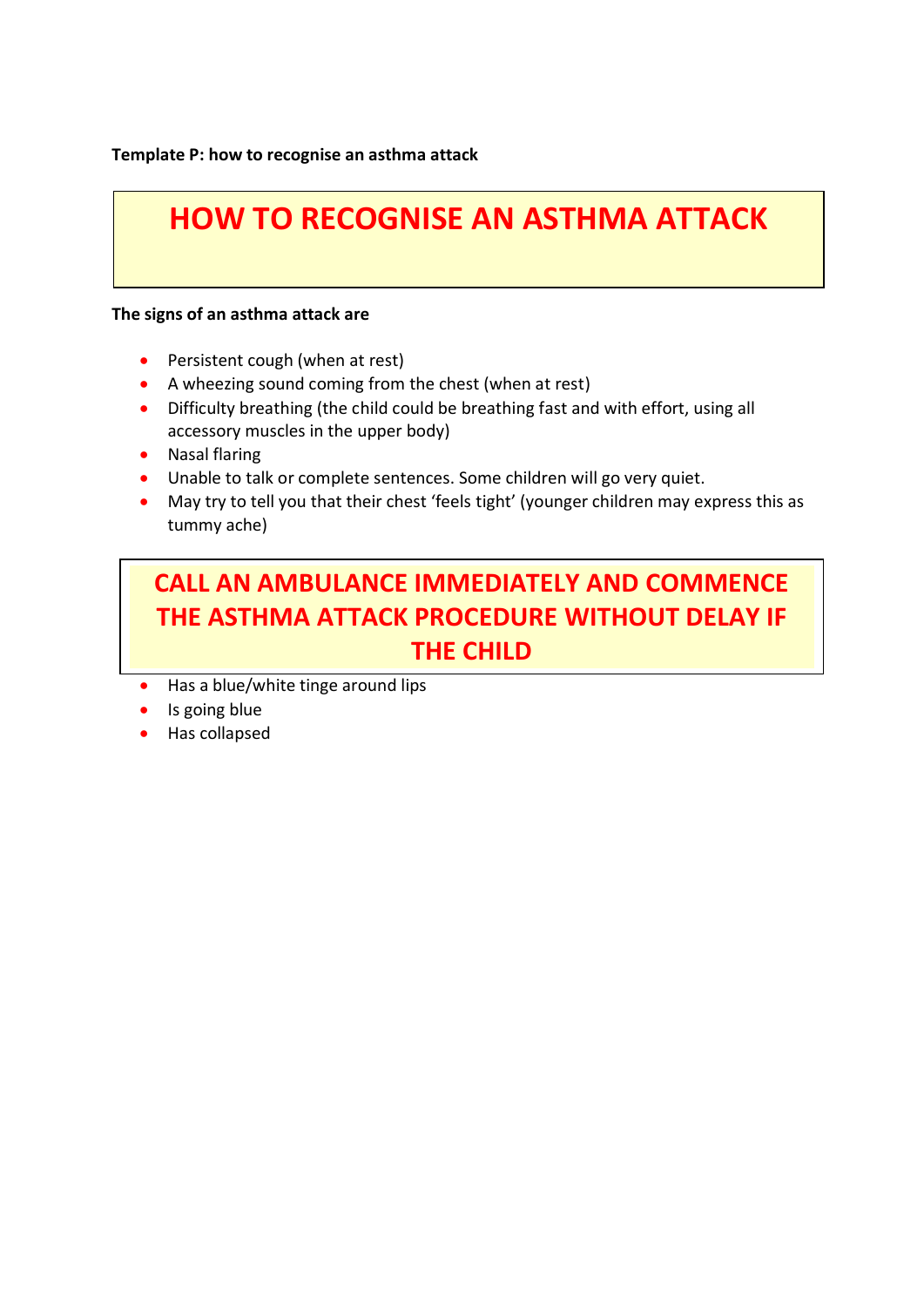### **Template Q: what to do in the event of an asthma attack**

# Keep calm and reassure the children  $\mathsf A$ **WHAT TO DO IN THE EVENT OF ASTHMA ATTACK**

- **•** Encourage the child to sit up and slightly forward
- Use the child's own inhaler if not available, use the emergency inhaler
- Remain with the child while the inhaler and spacer are brought to them
- Immediately help the child to take two puffs of salbutamol via the spacer
- **If there is no immediate improvement, continue to give two puffs at a time every** two minutes, up to a maximum of 10 puffs
- Stay calm and reassure the child. Stay with the child until they feel better. The child can return to school activities when they feel better
- If the child does not feel better or you are worried at ANYTIME before you have reached 10 puffs,
	- **CALL 999 FOR AN AMBULANCE**
- If an ambulance does not arrive in 10 minutes give another 10 puffs in the same way